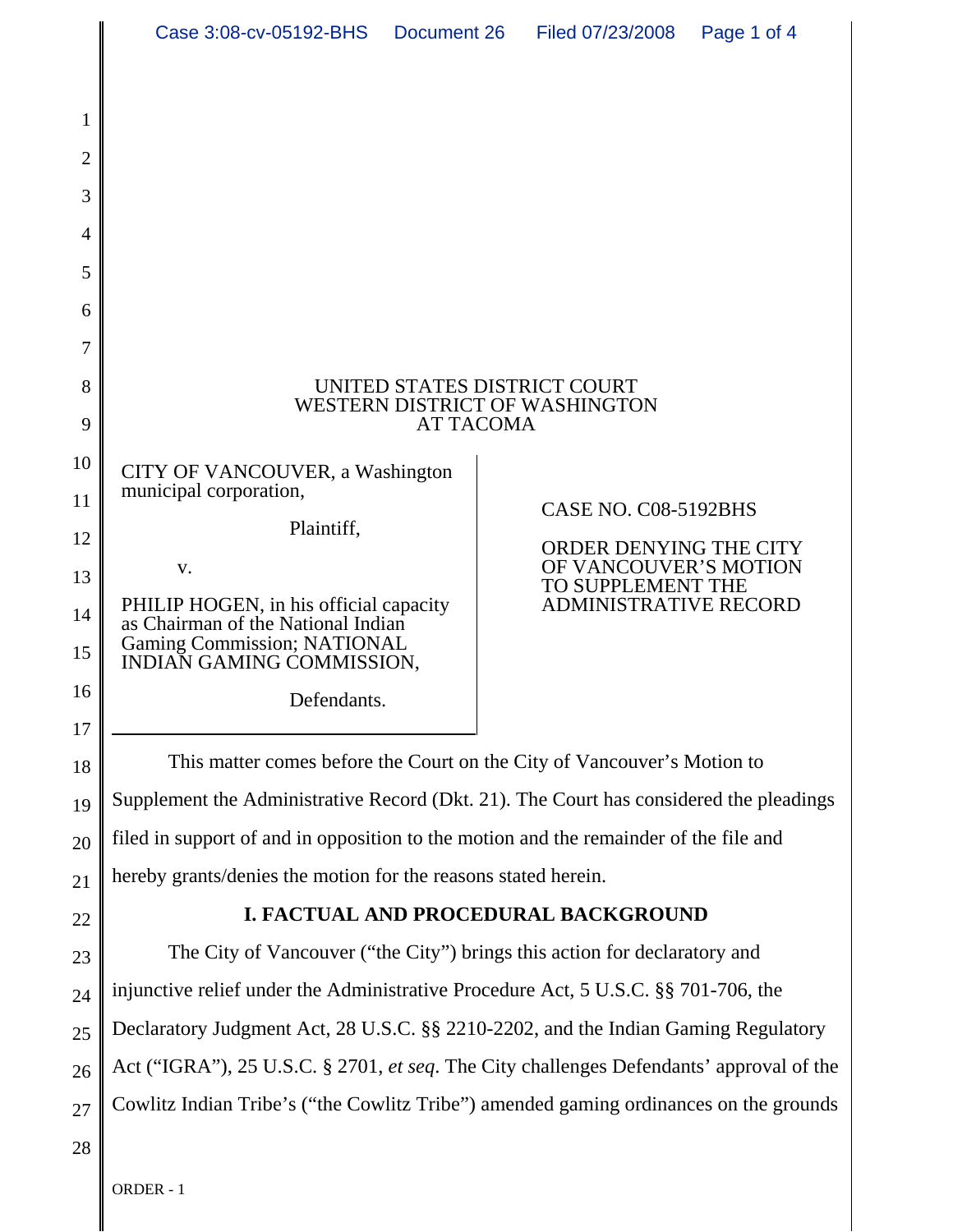1 2 that the land on which the Cowlitz Tribe sought to conduct gaming did not constitute "Indian Lands" as defined by the IGRA and applicable regulations. Dkt. 6 at 2.

3 4 5 6 7 Three motions are currently pending before the Court: (1) the United States' Motion to Dismiss (Dkt. 19), noted for consideration on August 25, 2008; (2) the City of Vancouver's Motion for Summary Judgment (Dkt. 20), noted for consideration on August 29, 2008; and (3) the City's Motion to Supplement the Administrative Record (Dkt. 21), which has been fully briefed and is ripe for consideration.

8

## **II. DISCUSSION**

9 10 11 12 13 The City seeks to supplement the administrative record to include the Cowlitz Tribe's Amended Fee-to-Trust Application, dated June 6, 2006, and the Cowlitz Tribe's Amended and Reorganized Request for a Reservation Proclamation, dated August 11, 2006. Dkt. 21. Alternatively, the City requests that the Court take judicial notice of these documents. Dkt. 25 at 1.

14

## **A. SUPPLEMENTATION**

15 16 17 18 19 20 21 22 23 24 25 Principles of administrative law allow consideration of supplemental materials if (1) the materials are necessary to determine whether the agency considered all relevant factors and sufficiently explained its decision; (2) the agency relied on documents or materials not included in the record; (3) the materials are necessary to explain technical terms or complex subject matter involved in the agency action; or (4) a strong showing of agency bad faith is made. *See Inland Empire Pub. Lands Council v. Glickman*, 88 F.3d 697, 703-04 (9th Cir. 1996). Moreover, the Supreme Court has recognized that where "further explanation is necessary to a proper assessment of the agency's decision" because "there was such failure to explain administrative action as to frustrate effective judicial review," the Court may review affidavits, testimony, or additional explanation as necessary. *Camp v. Pitts*, 411 U.S. 138, 142-43 (1973).

26 27 The City seeks to supplement the administrative record with two documents on the following grounds:

28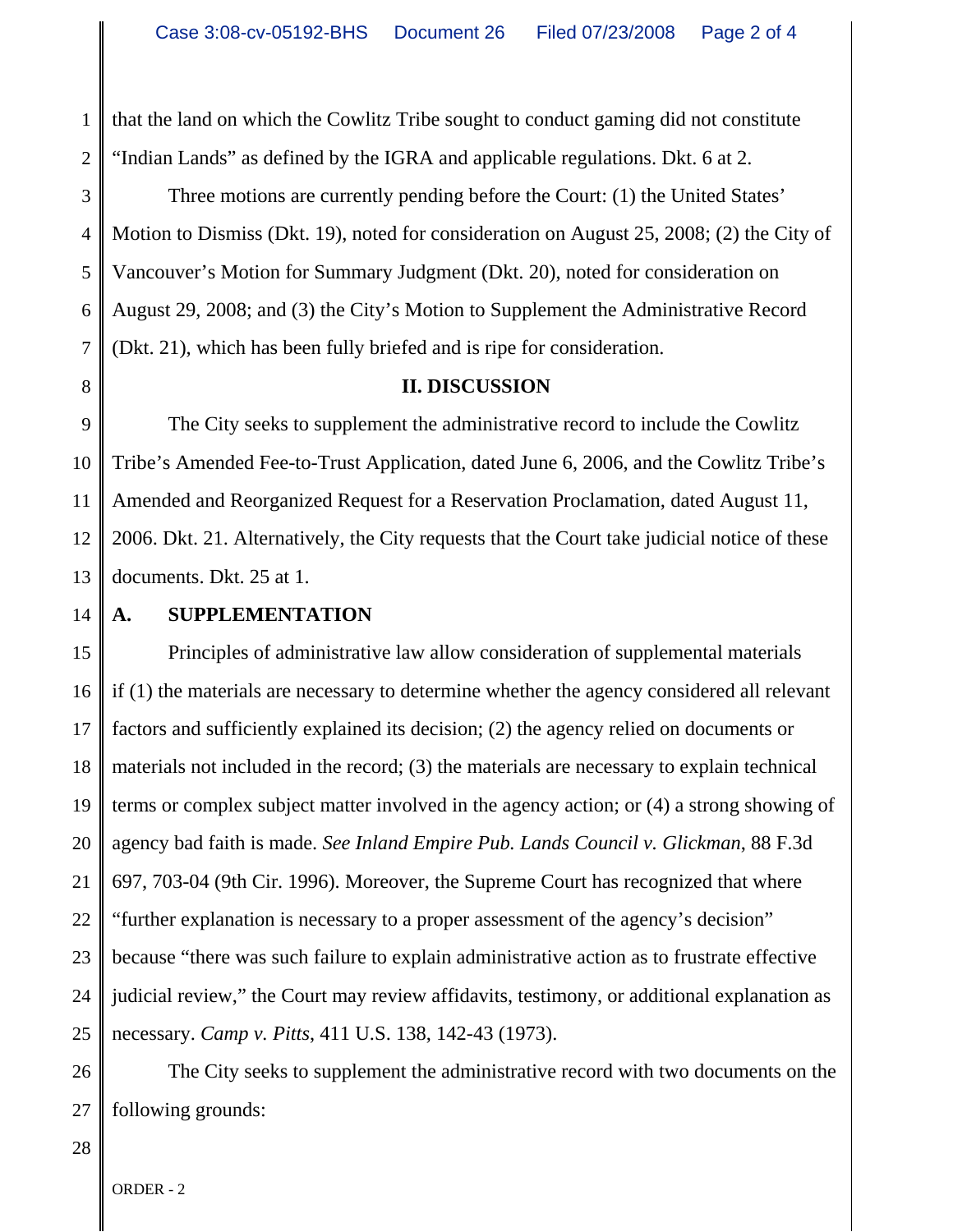These two documents represent the initial filings by the Tribe with the Department of Interior's Bureau of Indian Affairs ("BIA") which precipitated the process that eventually resulted in the NIGC's review and approval of the Tribe's Amended Gaming Ordinance. Thus, they provide a foundational context for the remainder of the Administrative Record in that, without the Tribe's filing of these two documents, no action by the NIGC would have occurred.

5 6 7 8 9 10 11 12 13 14 Dkt. 21 at 1-2. The City admits that the documents "were not before the NIGC at the time it reviewed and approved the Tribe's Amended Gaming Ordinance." Dkt. 21 at 3. While the City acknowledges the recognized bases for considering extra-record materials, the City fails to demonstrate that any of these bases applies. Rather, the City contends that the documents provide "necessary context." *Id.* at 4. This is an insufficient basis for supplementing the record absent evidence that the documents are necessary to the Court's determination of whether Defendants considered all relevant factors and sufficiently explained the decision, that Defendants relied on the documents despite their failure to include the documents in the record, that the documents would help to explain complex terms or subject matter, or that Defendants acted in bad faith.

15 16 17 18 19 20 In the reply, the City also contends that the United States relied on this extrarecord material in the motion to dismiss (Dkt. 19). As this argument appears for the first time in the reply, it will not be considered. The Court notes, however, that the motion to dismiss references AR001643, which summarizes the Cowlitz Tribe's submission of a fee-to-trust application on January 4, 2002, and a revised application on March 12, 2004. *See* AR001643.1

21

22

23

24

1

2

3

4

## **B. JUDICIAL NOTICE**

The City also asks the Court to take judicial notice of the documents. Dkt. 25 at 1. Federal Rule of Evidence 201 governs judicial notice of adjudicative facts and provides in part as follows:

25 26

28

27

 $1$  In references to the administrative record, the Court cites the six-digit document identification numbers of documents in the administrative record as "AR######."